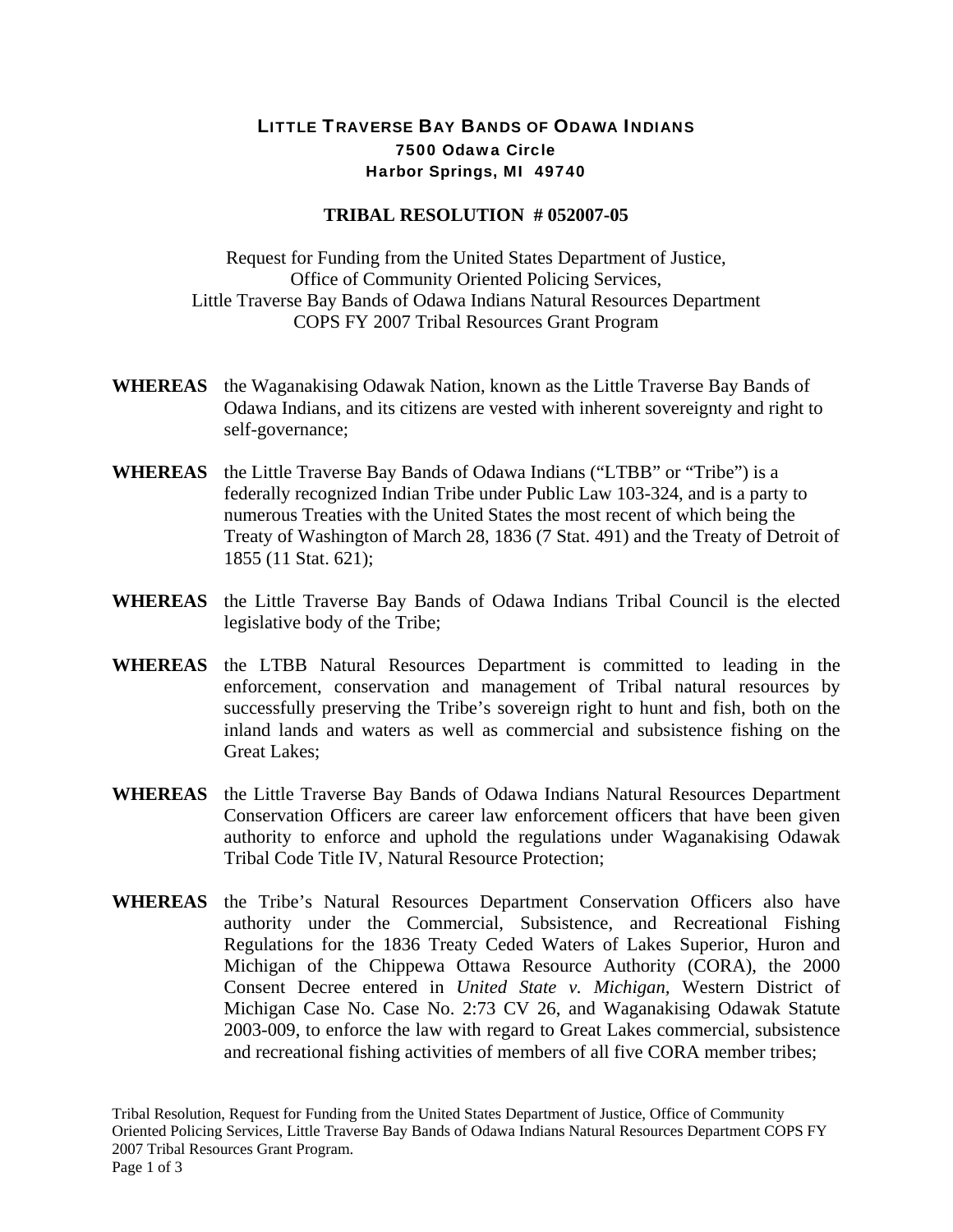- **WHEREAS** the Tribe's Natural Resources Department embraces the community policing philosophy and has identified the most serious unfunded equipment and training needs within the Department;
- **WHEREAS** the Little Traverse Bay Bands of Odawa Indians Natural Resources Department is eligible for funding from the U.S. Department of Justice, Office of Community Oriented Policing Services, Tribal Resources Grant Program as a non-traditional law enforcement agency.

**THEREFORE BE IT RESOLVED** that the Tribal Council of the Little Traverse Bay Bands of Odawa Indians authorizes and supports this request for funding from the United States Department of Justice, Office of Community Oriented Policing Services, Tribal Resources Grant Program.

**BE IT FURTHER RESOLVED** that Tribal Chairman Frank Ettawageshik, Vice Chairman William I. Denemy, Tribal Administrator Albert Colby, Jr. or another designee from the Tribal Chairman is authorized to execute any documents necessary to apply for, receive, and administer funds under the grant.